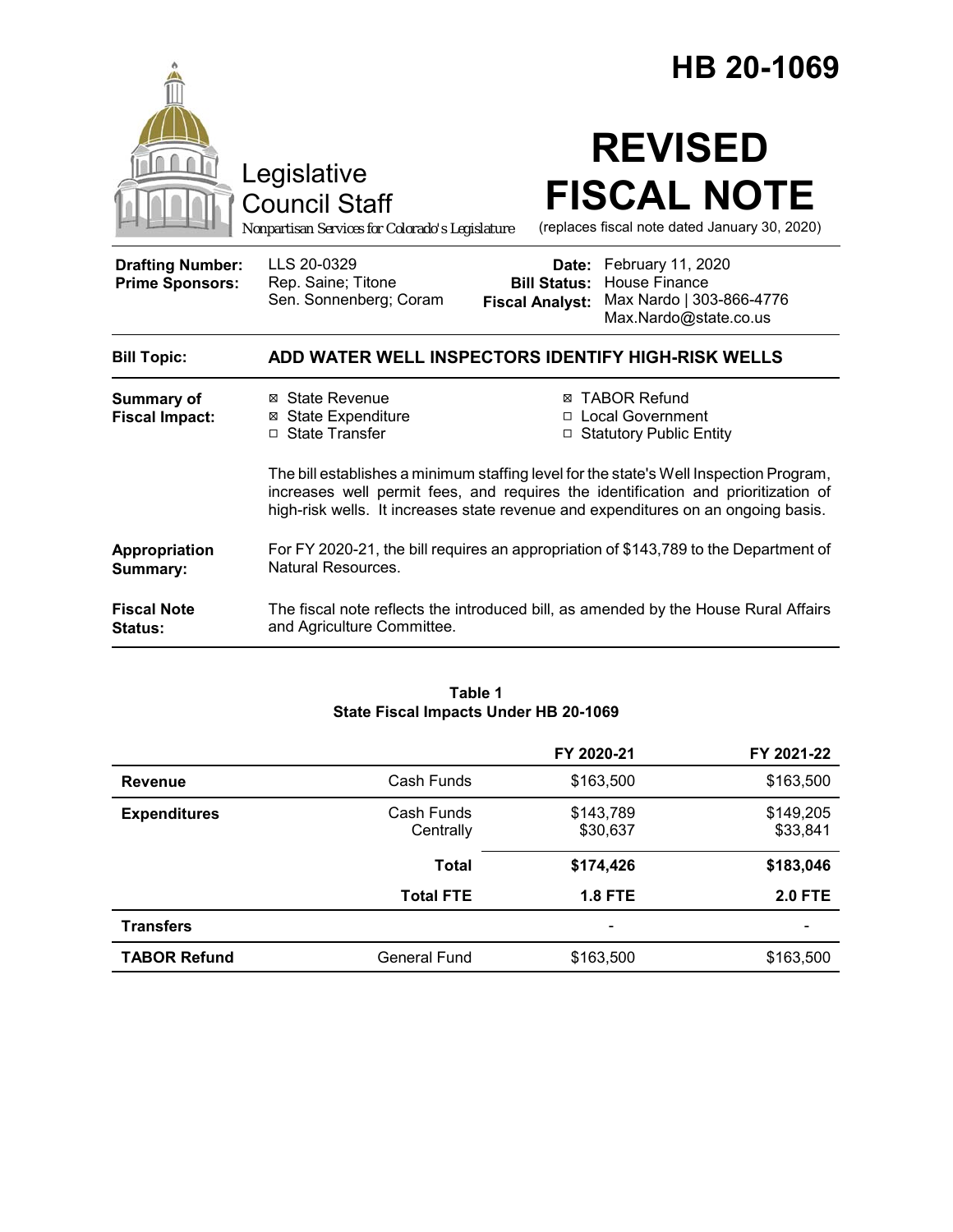February 11, 2020

# Page 2 **HB 20-1069**

### **Summary of Legislation**

The bill establishes a minimum staffing level for the state's Well Inspection Program, increases well permit fees, and requires the identification and prioritization of high-risk wells.

The bill requires that the Division of Water Resources in the Department of Natural Resources employ at least four inspectors to monitor water well construction and pump installation. At least one inspector must be primarily concerned with Water Division 1 (South Platte River), and one inspector must be primarily concerned with Water Division 2 (Arkansas River). It increases permit fees for all types of wells by \$30, and correspondingly increases the portion of each well permit fee that is deposited into the Well Inspection Cash Fund by \$30.

The bill directs the State Board of Examiners of Water Well Construction and Pump Installation Contractors to promulgate rules by November 1, 2020, for identifying high-risk wells that should be prioritized for inspection. The program is directed to follow these rules for identifying high-risk wells and prioritize the inspection of these wells.

### **Background**

Constructing a well requires a permit from the Division of Water Resources. The current statutory permit fee for most well types is \$100, \$40 of which is deposited into the Well Inspection Cash Fund, with the remainder deposited into the Water Resources Cash Fund. In FY 2017-18, about 4,000 new wells were constructed, 310 of which were inspected by the program's staff.

### **State Revenue**

The bill increases state revenue by an estimated \$163,500 in FY 2020-21 and future years to the DNR. The additional revenue is deposited into the Well Inspection Cash Fund. This estimate is based on a 10-year median of 5,450 well permit application fees collected. This revenue is subject to state revenue limits established in TABOR.

### **State Expenditures**

The bill increases state expenditures by \$174,426 and 1.8 FTE in FY 2020-21, and \$183,046 and 2.0 FTE in FY 2021-22 and future years. These expenditures are shown in Table 2 and described below.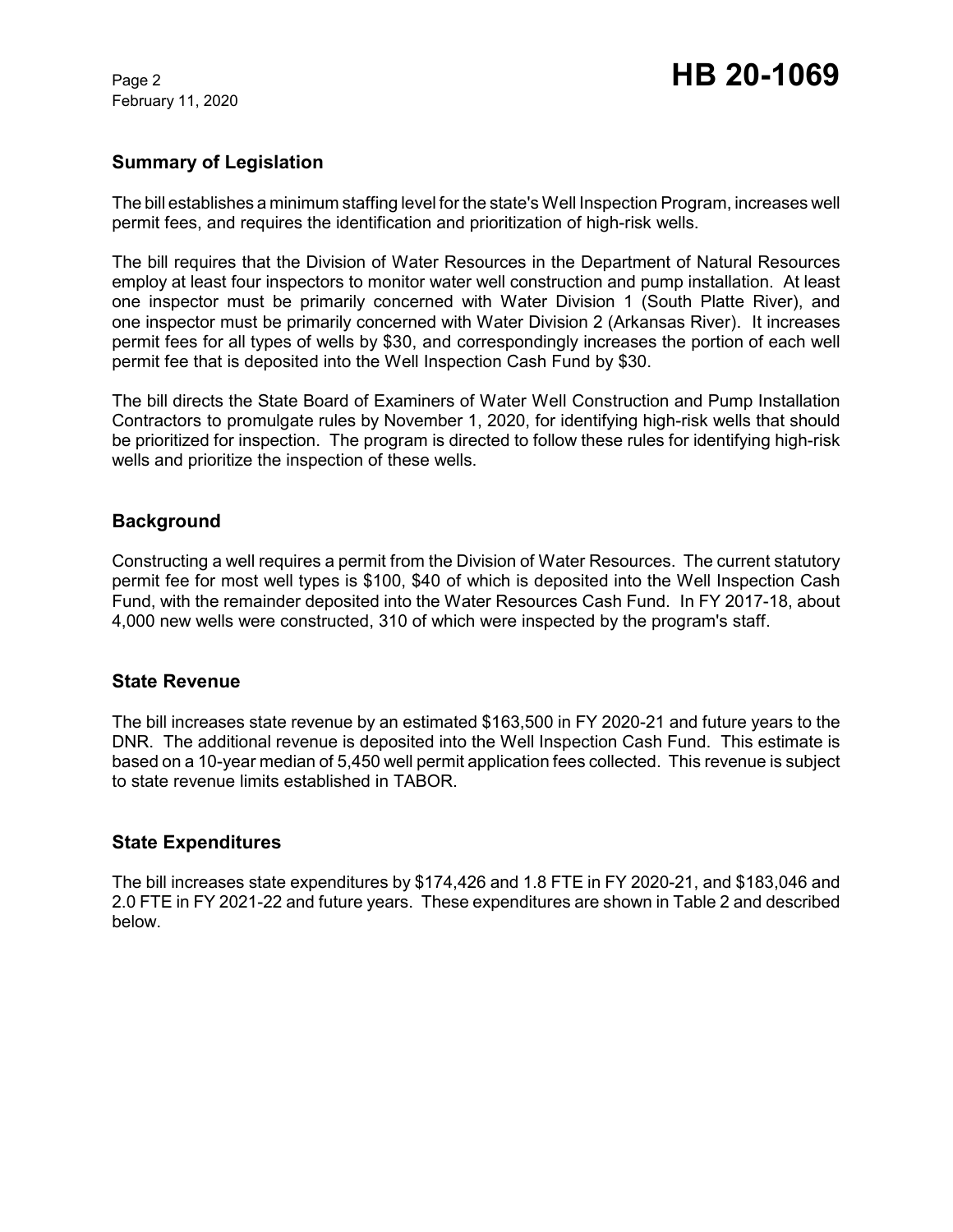# Page 3 **HB 20-1069**

|                                        |                   | FY 2020-21     | FY 2021-22     |
|----------------------------------------|-------------------|----------------|----------------|
| <b>Department of Natural Resources</b> |                   |                |                |
| <b>Personal Services</b>               |                   | \$109,769      | \$119,747      |
| Capital Outlay                         |                   | \$12,400       |                |
| <b>Operating Expenses</b>              |                   | \$17,700       | \$17,700       |
| Vehicle Lease Payments                 |                   | \$3,920        | \$11,758       |
| Centrally Appropriated Costs*          |                   | \$30,637       | \$33,841       |
|                                        | <b>Total Cost</b> | \$174,426      | \$183,046      |
|                                        | <b>Total FTE</b>  | <b>1.8 FTE</b> | <b>2.0 FTE</b> |

**Table 2 Expenditures Under HB 20-1069**

 *\* Centrally appropriated costs are not included in the bill's appropriation.*

**Department of Natural Resources.** DNR will hire an additional 2.0 FTE at the engineer / physical science technician II job class, prorated for an August hire date in the first year. Each inspector will require a vehicle, costing \$5,879 per vehicle per year, prorated for four months in the first year, which are provided by the Department of Personnel and Administration. Of the operating costs, \$15,000 each year is for vehicle mileage and variable costs. Rulemaking concerning high-risk wells will require a one-time workload increase for DNR that does not require an increase in appropriations. Costs will be paid from the Well Inspection Cash Fund.

**Centrally appropriated costs.** Pursuant to a Joint Budget Committee policy, certain costs associated with this bill are addressed through the annual budget process and centrally appropriated in the Long Bill or supplemental appropriations bills, rather than in this bill. These costs, which include employee insurance and supplemental employee retirement payments, are estimated to be \$30,637 in FY 2020-21 and \$33,841 in FY 2021-22.

**TABOR refunds.** The bill is expected to increase state General Fund obligations for TABOR refunds by \$163,500 in FY 2020-21 and FY 2021-22. Under current law and the December 2019 Legislative Council Staff forecast, the bill will correspondingly increase the amount refunded to taxpayers via sales tax refunds made available on income tax returns for tax years 2021 and 2022, respectively. A forecast of state revenue subject to TABOR is not available beyond FY 2021-22.

### **Effective Date**

The bill takes effect August 5, 2020, if the General Assembly adjourns on May 6, 2020, as scheduled, and no referendum petition is filed.

## **State Appropriations**

For FY 2020-21, the bill requires an appropriation of \$143,789 to the Department of Natural Resources from the Well Inspection Cash Fund, and 1.8 FTE. Of this amount, \$3,920 is reappropriated to the Department of Personnel and Administration for state fleet vehicles.